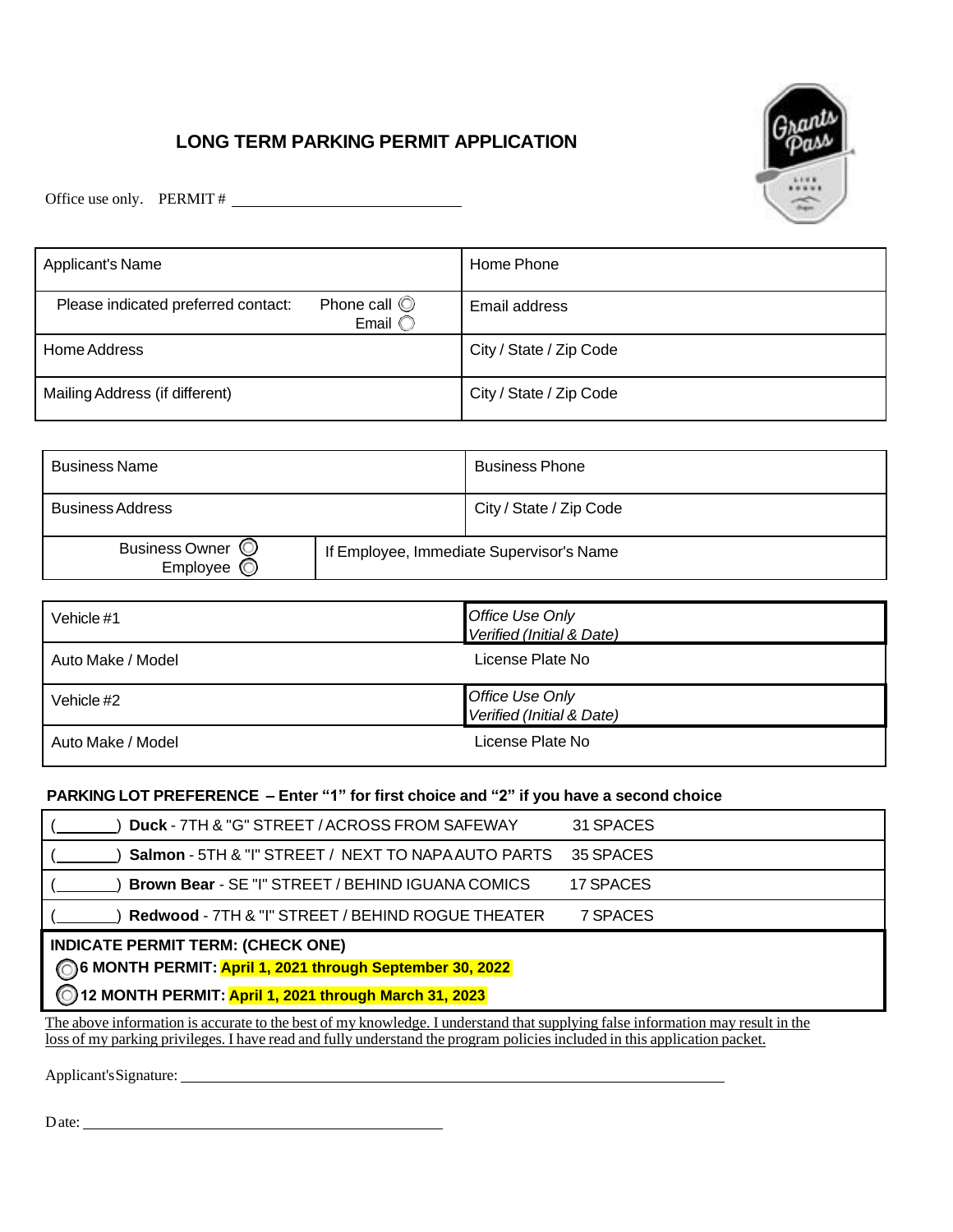#### **City of Grants Pass Long Term Parking Program**

**APPLICATIONS:** Applications for long term parking spaces will be taken during a two week period preceding the expiration of the current permit period. Applicants for long term parking spaces must be an owner or an employee of a business or organization, or a resident, located within the Central Business District of Grants Pass. Two license plate numbers may be entered on one application if the applicant alternates vehicles, however each license plate may only appear on ONE application.

**ALLOCATION OF PERMITS:** Permits are allocated by lottery. On the final business day of the permit period, a random number will be assigned to each application. Drawing of numbers will be conducted by the Parks & Community Development Director or designee and witnessed by a Finance Customer Service employee. Fees are payable when the permits are issued.

**PERMIT FEES:** For the Duck, Redwood and Brown Bear parking lots, the long-term parking permit fee is \$120 for six months or \$240 for one year. For the Salmon lot, the long-term parking permit fee is \$60 for six months or \$120 for one year.

**PARKING LOT DESIGNATIONS:** Each Parking Lot is designated by a different name. Parking permits are colored to coincide with the designated name for the parking lot. Parking permits are only valid in the color of the designated parking lot. A vehicle displaying a permit of any color that does not correspond with the lot name is subject to a citation and fine. Lot designations are as follows:

| <b>Duck</b>                             | 7th & G Streets                     | <b>Across from Safeway</b>                                 |
|-----------------------------------------|-------------------------------------|------------------------------------------------------------|
| <b>Salmon</b>                           | 5th & I Streets                     | <b>Next to NAPA Auto</b>                                   |
| <b>Redwood Lot</b><br><b>Brown Bear</b> | 7th & I Street<br><b>SEI</b> Street | <b>Behind Rogue Theater</b><br><b>Behind Iguana Comics</b> |

**NUMBER OF PERMITS ISSUED:** The number of permits issued in each designated parking lot will be equal to the number of long term spaces available in that lot. Individual long term spaces are NOT reserved.

**WEEKENDS, HOLIDAYS, CHRISTMAS HOLIDAY:** Long term parking permits do not provide for parking on weekends or holidays. The City reserves the right to lease its long term parking lots for special events during those time periods. In addition, the long term parking permit does not provide for parking between Thanksgiving and Christmas each year. This is to allow maximum customer parking for holiday shoppersin the Downtown areas.

**PARKING LOT MAINTENANCE:** From time to time, the City needs to perform parking lot maintenance that requires the lot or portions of it to be vacated. In these instances, permit holders will be given a minimum of 24 hour notice to move their vehicles. For purposes of this paragraph, notice may consist of a plainly visible sign posted in the parking lot, a flyer attached to the vehicle's windshield, or written notice written or personally delivered to the permit holder.

**DISPLAY OF PERMITS:** Permits must be clearly displayed by hanging from the inside rear view mirror. Vehicles parked in Long Term spaces not displaying a valid permit will be subject to a citation and fine.

**REVOCATION OF PERMIT:** Long term parking permits may be canceled for repeated violations of the Grants Pass Uniform Traffic Code, City Parking Regulations, or non-payment of parking fines or program fees.

**HOLD HARMLESS:** The City shall not be held responsible for any injury, loss, or damage to any person or to any vehicle or its contents sustained at any long term parking facility. By accepting a parking permit, the holder, its heirs, successors, or assigns shall hold the City harmless from any and all claims for personal injury to any person or any loss or damage to the vehicle or its contents.

\* I have read the above Program Description and understand its terms and conditions and fully agree to abide by the *program's rules and operational procedures.*

APPLICANT'S SIGNATURE **Example 2018** DATE